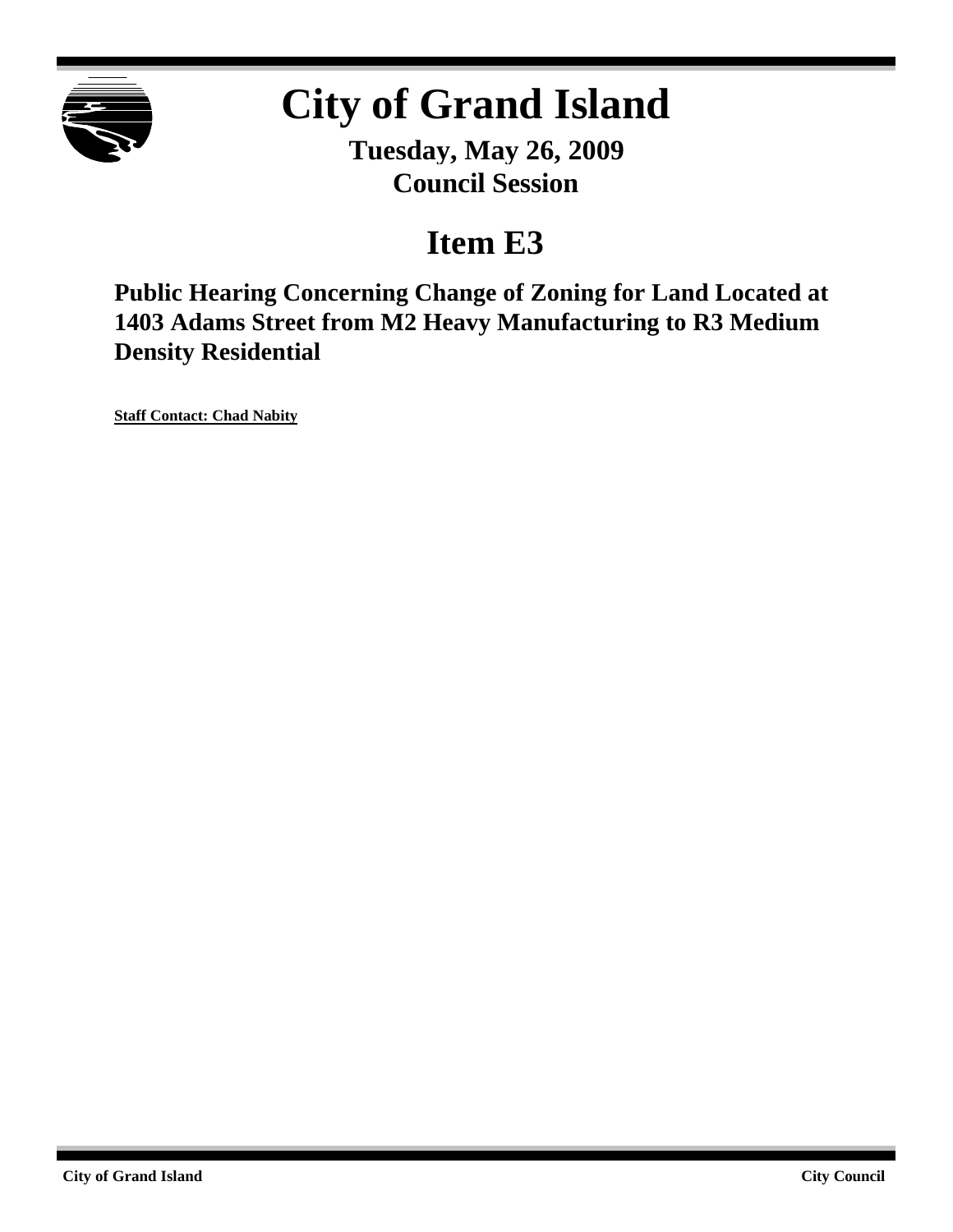## **Council Agenda Memo**

| <b>From:</b>                   | <b>Regional Planning Commission</b>                                 |  |
|--------------------------------|---------------------------------------------------------------------|--|
| <b>Meeting:</b>                | May 26, 2009                                                        |  |
| Subject:                       | Rezone request for 1403 Adams St., from M2 to R3. (C-<br>15-2009GI) |  |
| <b>Item <math>\#</math>'s:</b> | $E-3 & E-6$                                                         |  |
| $Presenter(s):$                | Chad Nabity AICP, Regional Planning Director                        |  |

#### **Background**

Concerning rezone request of 1403 Adams St from M2 to R3. Rezoning of land proposed for changing located north of Stolley Park Rd., and south of Fonner Park Road., in the City of Grand Island.

#### **Discussion**

At the regular meeting of the Regional Planning Commission, held May 6th, 2009, the above item was considered following a public hearing

Attached you will find the Planning Directors report to the Planning Commission on this item with a summary of the changes.

No members of the public spoke in favor or opposed to the rezone request.

#### **Alternatives**

It appears that the Council has the following alternatives concerning the issue at hand. The Council may:

- 1. Approve the rezone request as presented
- 2. Modify the rezone request to meet the wishes of the Council
- 3. Table the issue

#### **Recommendation**

A motion was made by Ruge, seconded by Hayes to approve the rezone request of 1403 Adams St., as presented; finding that this requests conforms to the City's Comprehensive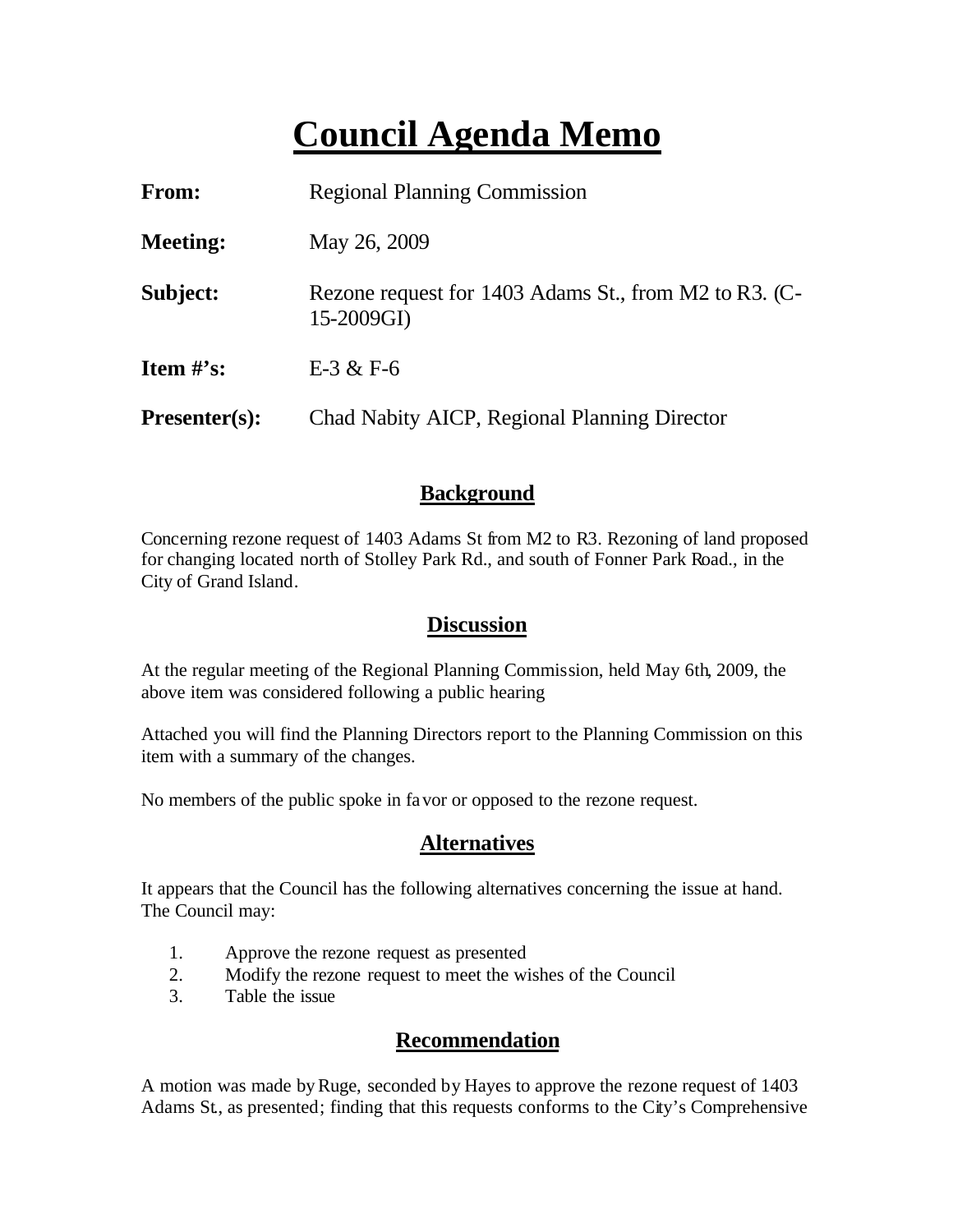Plan. A roll call vote was taken and the motion passed with 7 members present, 6 voting in favor. (Aguilar, Ruge, Hayes, Reynolds, Bredthauer, Heineman) and 1 member voting no (O'Neill).

#### **Sample Motion**

Move to approve the rezone request for 1403 Adams Street.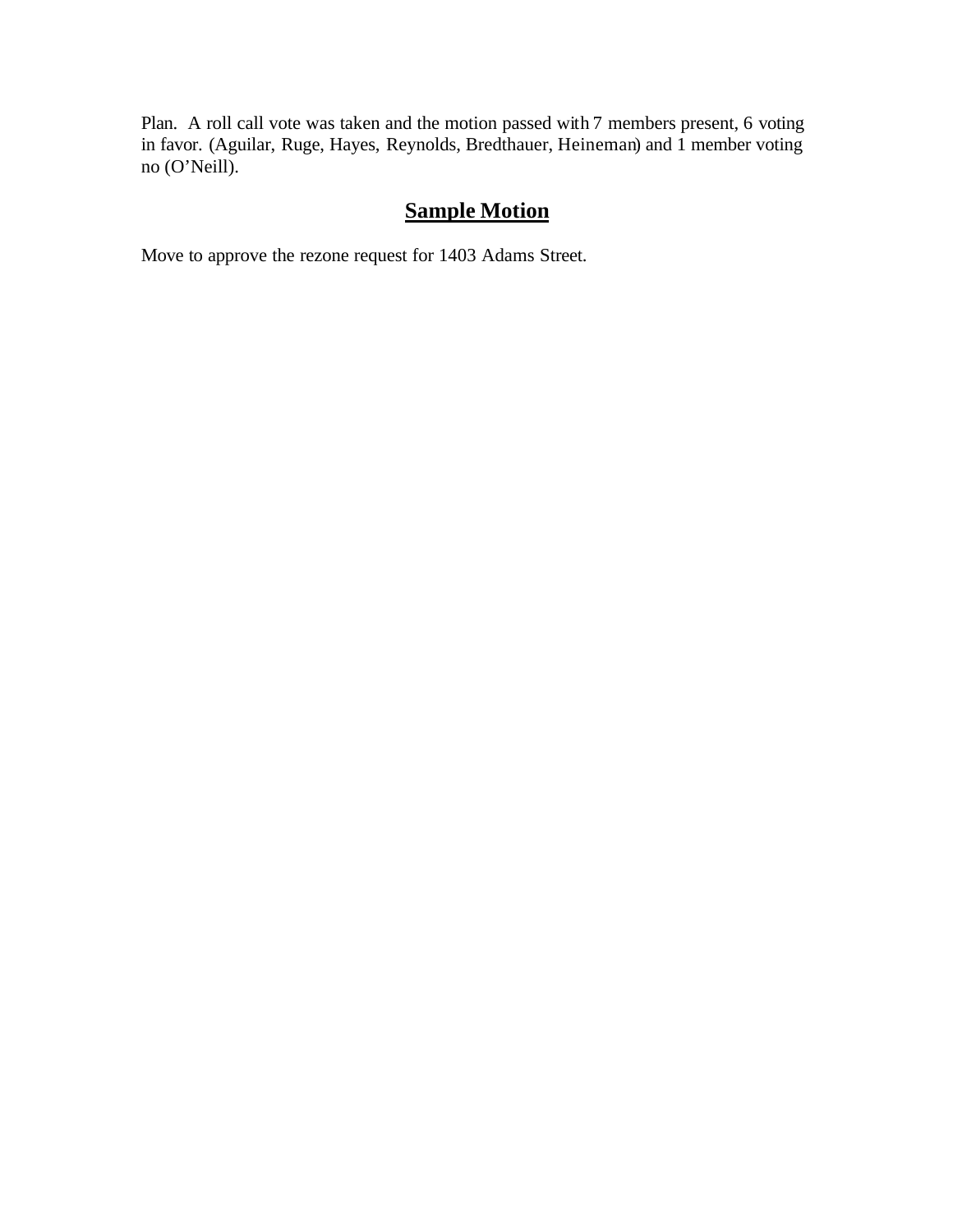**PLANNING DIRECTOR RECOMMENDATION TO REGIONAL PLANNING COMMISSION:** May 6, 2009

**SUBJECT:** *Zoning Change (*C-15-2009GI)

**PROPOSAL:** To rezone approximately 3.135 acres of land south of Fonner Park Road and east of Adams Street from M2 Heavy Manufacturing to R3 Medium Density Residential. This property is currently vacant. The applicant has an option to purchase this property contingent on rezoning. He intends to build apartments at this location.

| <b>OVERVIEW:</b><br><b>Site Analysis</b>                                   |                                                                                                                                                                                                                                                                                                                                                                                                                                                                                                                                                                                                                                                                     |
|----------------------------------------------------------------------------|---------------------------------------------------------------------------------------------------------------------------------------------------------------------------------------------------------------------------------------------------------------------------------------------------------------------------------------------------------------------------------------------------------------------------------------------------------------------------------------------------------------------------------------------------------------------------------------------------------------------------------------------------------------------|
| Current zoning designation:<br>Permitted and conditional uses:             | M2 - Heavy Manufacturing<br>M2-Heavy Manufacturing - A wide variety of<br>warehousing, storage, manufacturing and industrial<br>uses and no residential uses. Storage wholesale<br>and retail sale of grain/seed and agricultural<br>chemicals permitted. Minimum lot size of 6000<br>square feet with 65% coverage.                                                                                                                                                                                                                                                                                                                                                |
| Comprehensive Plan Designation:                                            | Designated for future development as a low to<br>medium density residential.                                                                                                                                                                                                                                                                                                                                                                                                                                                                                                                                                                                        |
| Existing land uses.                                                        | Vacant                                                                                                                                                                                                                                                                                                                                                                                                                                                                                                                                                                                                                                                              |
| <b>Proposed Zoning Designation</b>                                         | R3 -- Medium Density Residential, Residential<br>uses at a density of 14 dwelling units per acre with<br>50% coverage, non-profit uses, recreational uses<br>and agricultural uses.                                                                                                                                                                                                                                                                                                                                                                                                                                                                                 |
| <b>Adjacent Properties Analysis</b><br><b>Current zoning designations:</b> | North: M2- Heavy Manufacturing<br>South and East: R4- High Density Residential,<br><b>West: R3-Medium Density Residential</b>                                                                                                                                                                                                                                                                                                                                                                                                                                                                                                                                       |
| Permitted and conditional uses:                                            | M2 - Heavy Manufacturing - A wide variety of<br>warehousing, storage, manufacturing and industrial<br>uses and no residential uses. Storage wholesale<br>and retail sale of grain/seed and agricultural<br>chemicals permitted. Minimum lot size of 6000<br>square feet with 65% coverage. R3 -- Medium<br>Density Residential, Residential uses at a density<br>of 14 dwelling units per acre with 50% coverage,<br>non-profit uses, recreational uses and agricultural<br>uses. R4 -- High Density Residential, Residential<br>uses at a density of 42 dwelling units per acre with<br>60% coverage, non-profit uses, recreational uses<br>and agricultural uses. |